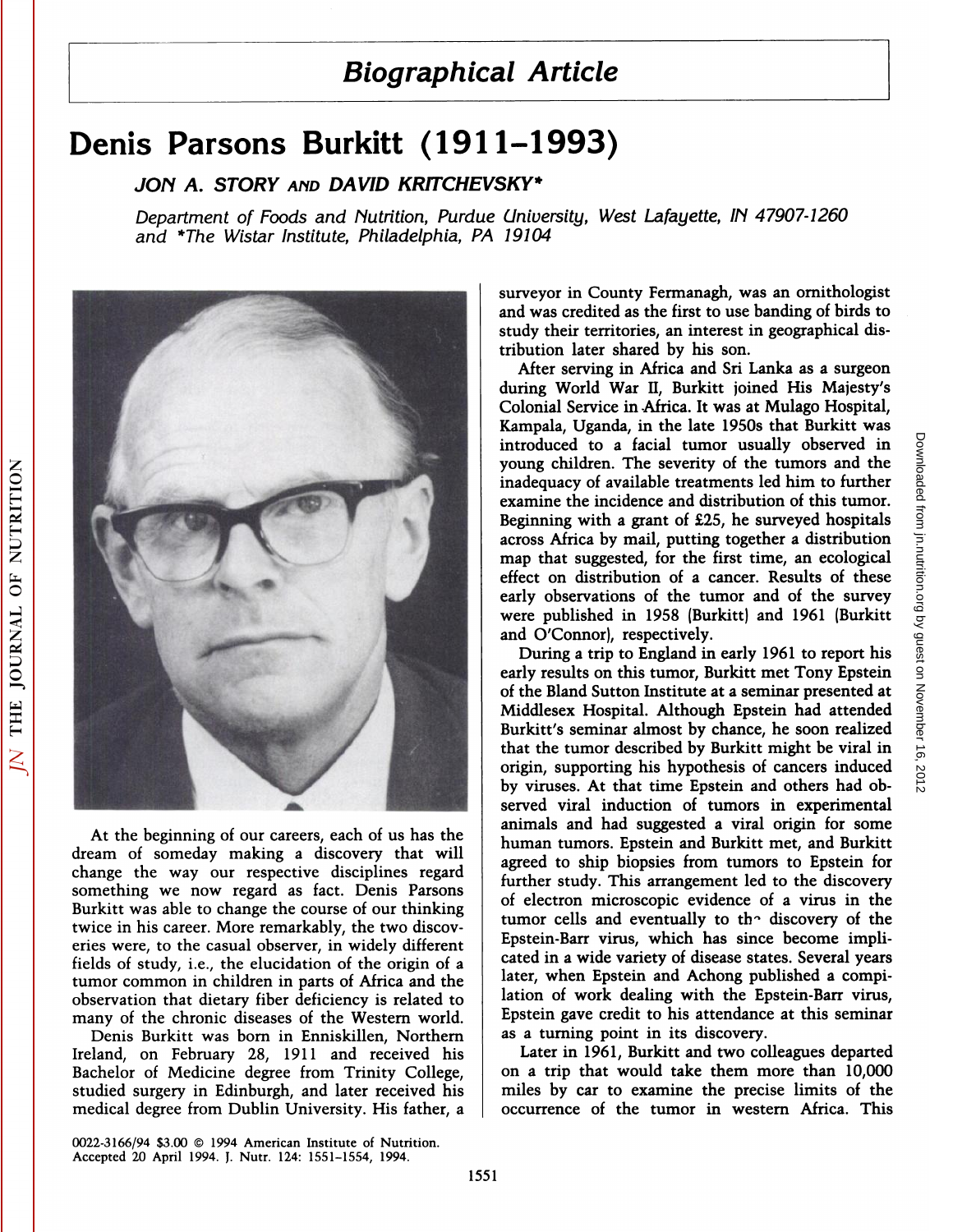1552<br>
STORY AND KRITCHEVSKY<br>
STORY AND KRITCHEVSKY 1552<br>
monumental task was undertaken with a grant of [15400 from several sources, including the British deli<br>
Medical Research Council (MRC), and was completed ans<br>
for £679. Initially, altitude and temperature were STORY AND KRITC<br>
monumental task was undertaken with a grant of<br>
f400 from several sources, including the British<br>
Medical Research Council (MRC), and was completed<br>
for £678. Initially, altitude and temperature were<br>
thou FORY AND KRITC<br>
monumental task was undertaken with a grant of<br>
for form several sources, including the British<br>
Medical Research Council (MRC), and was completed<br>
for £678. Initially, altitude and temperature were<br>
though STORT AND KN<br>
monumental task was undertaken with a grant of<br>
£400 from several sources, including the British<br>
Medical Research Council (MRC), and was completed<br>
for £678. Initially, altitude and temperature were<br>
thought monumental task was undertaken with a grant of<br>
£400 from several sources, including the British<br>
Medical Research Council (MRC), and was completed<br>
for £678. Initially, altitude and temperature were<br>
thought to be the det E400 from several sources, including the British<br>
Medical Research Council (MRC), and was completed<br>
for £678. Initially, altitude and temperature were<br>
thought to be the determining factors, but further<br>
examination sugge the spread by an insect of the spread by an insect of the spread by an insect vector. Subsequent identification of the virus and study of the lumphoma led to elimination of insects as a direct lumphoma led to elimination o For £678. Initially, altitude and temperature were<br>thought to be the determining factors, but further<br>examination suggested rainfall as equally important.<br>This suggested to Burkitt and his colleagues that the<br>tumor might b lymphoma led to elimination suppression the term of thought to be the determining factors, but further examination suggested rainfall as equally important.<br>This suggested to Burkitt and his colleagues that the tumor might examination suggested rainfall as equally important.<br>
This suggested to Burkitt and his colleagues that the virus was expressed<br>
quent identification of the virus and study of the absortance<br>
lymphoma led to elimination of This suggested to Burkitt and his colleagues that the<br>
tumor might be spread by an insect vector. Subsequent identification of the virus and study of the<br>
lymphoma led to elimination of insects as a direct<br>
vector but demo Find digitative a series and study of the spread by an insect vector. Subsequent identification of the virus and study of the absorption and study of the subsequent identification of the virus and study of the spontaneous tumor might be spread by an insect vector. Subsequently a high frequency of that disease and<br>quent identification of the virus and study of the<br>lymphoma led to elimination of insects as a direct<br>vector but demonstrated tha ductor that the tumor and that the virus was expressed<br>wector but demonstrated that the virus was expressed<br>as a result of the depressed immune system of<br>children with malaria. It was at a conference spon-<br>sored by the Int vector but demonstrated that the virus was expressed<br>
as a result of the depressed immune system of<br>
children with malaria. It was at a conference spon-<br>
sociated with We<br>
sociated with We<br>
sociated with We<br>
sociated with vector but demonstrated that the virus was expressed<br>as a result of the depressed immune system of<br>children with malaria. It was at a conference spon-<br>sored by the International Union Against Cancer<br>we<br>early in 1963 that t sored by the International Union Against Cancer<br>early in 1963 that the tumor first became commonly<br>known as Burkitt's tumor, a name that was later<br>modified to Burkitt's lymphoma as a result of a more<br>thorough understanding Figure 1.1 The international Union Against Cancer<br>
The Union Against Cancer<br>
The Union Against Cancer<br>
The Union Against Cancer<br>
Monomource of the Union Against Cancer<br>
Monomource of the Union<br>
The Union Against Cancer<br>
Th early in 1963 that the tumor first became commonly<br>
known as Burkitt's tumor, a name that was later<br>
modified to Burkitt's lymphoma as a result of a more<br>
thorough understanding of its nature.<br>
Early in 1964, Burkitt resig

behind modified to Burkitt's tumor, a name that was later<br>
modified to Burkitt's lymphoma as a result of a more<br>
thorough understanding of its nature.<br>
Early in 1964, Burkitt resigned his post with<br>
Mulago Hospital to assu independent Uganda. His new post allowed him to the Melevine at the Melevine at the Melevine and the Melevine and the Melevine and the Melevine and the Melevine and the Melevine and the Melevine and the Melevine and the Me continue to barkete symphoma as a result of a more<br>thorough understanding of its nature.<br>Early in 1964, Burkitt resigned his post with<br>mulago Hospital to assume a position with the MRC<br>and make way for African surgeons in Early in 1964, Burkitt resigned his post with<br>Mulago Hospital to assume a position with the MRC<br>and make way for African surgeons in the newly<br>independent Uganda. His new post allowed him to<br>continue his work with lymphoma mained concerned for treatment facilities in Africa led to<br>lack of X-ray treatment facilities in Africa surgery only prolonged the patient's life. The<br>lack of X-ray treatment facilities in Africa led to and make way for African surgcons in the hewry<br>
independent Uganda. His new post allowed him to<br>
continue his work with lymphoma patients and<br>
teaching at the Makerere Medical School. He re-<br>
pop<br>
mained concerned for trea independent Uganda. His new post allowed him to<br>continue his work with lymphoma patients and<br>teaching at the Makerere Medical School. He re-<br>mained concerned for treatment of the lymphoma<br>because surgery only prolonged the In teaching at the Makerere Medical School. He re-<br>
mained concerned for treatment of the lymphoma<br>
because surgery only prolonged the patient's life. The<br>
lack of X-ray treatment facilities in Africa led to<br>
lack of X-ray because surgery only prolonged the patient's life. The<br>lack of X-ray treatment facilities in Africa led to<br>examination of a series of chemotherapeutic agents.<br>In usual fashion, Burkitt was able to secure a supply<br>of drugs manical concerned for treatment of the symphometric because surgery only prolonged the patient's life. The<br>lack of X-ray treatment facilities in Africa led to<br>examination of a series of chemotherapeutic agents.<br>In usual fa Experience of X-ray treatment facilities in Africa led to<br>
lack of X-ray treatment facilities in Africa led to<br>
In usual fashion, Burkitt was able to secure a supply<br>
of drugs for his experiments by suggesting to the drug<br> examination of a series of chemotherapeutic agents.<br>
In usual fashion, Burkitt was able to secure a supply<br>
of drugs for his experiments by suggesting to the drug<br>
companies that his patients offered the chance for a<br>
mate (m usual fashion, Burkitt was able to secure a supply<br>
of drugs for his experiments by suggesting to the drug<br>
companies that his patients offered the chance for a<br>
controlled experiment because none had been treated<br>
wit amazing, with much lower doses being the drug<br>hot drugs for his experiments by suggesting to the drug<br>controlled experiment because none had been treated<br>with X-rays. The success of chemotherapy<br>(methotrexate, cyclophospha Franchischer and the subtitle added "to help avoid<br>companies that his patients offered the chance for a<br>controlled experiment because none had been treated<br>with X-rays. The success of chemotherapy<br>(methotrexate, cyclophosp types. The Straws. The success of chemotherapy<br>
th X-rays. The success of chemotherapy<br>
in agring, with much lower doses being needed than<br>
d been reported for these agents for other tumor<br>
lowes.<br>
In 1966 Burkitt returned to Eng With the MRC and, during the following<br>
amazing, with much lower doses being needed than<br>
had been reported for these agents for other tumor<br>
types.<br>
In 1966 Burkitt returned to England and continued<br>
his work with the MRC

amazing, with much lower doses being needed than<br>had been reported for these agents for other tumor<br>types.<br>In 1966 Burkitt returned to England and continued<br>his work with the MRC and, during the following<br>year, met naval S described his hypothesis concerning refined carbohy-<br>types. In 1966 Burkitt returned to England and continued<br>his work with the MRC and, during the following<br>described his hypothesis concerning refined carbohy-<br>drate as th types.<br>
In 1966 Burkitt returned to England and continued<br>
his work with the MRC and, during the following<br>
year, met naval Surgeon Captain T. L. Cleave, who<br>
described his hypothesis concerning refined carbohy-<br>
drate as types.<br>
In 1966 Burkitt returned to England and continued<br>
his work with the MRC and, during the following<br>
year, met naval Surgeon Captain T. L. Cleave, who<br>
described his hypothesis concerning refined carbohy-<br>
drate as In 1980 Bukket Fetanties to England and Commercies<br>his work with the MRC and, during the following<br>year, met naval Surgeon Captain T. L. Cleave, who<br>described his hypothesis concerning refined carbohy-<br>drate as the cause o i.e., that several seemingly unrelated diseases might<br>have as the cause of many of the chronic diseases of<br>the Western world. Burkitt saw in Cleave's work a<br>similarity to his early observations of the lymphoma,<br>i.e., that bases of their newsletted is in Metater as the cause of many of the chronic diseases of the Western world. Burkitt saw in Cleave's work a similarity to his early observations of the lymphoma, i.e., that several seemingly u drate as the cause of many of the chronic diseases of<br>the Western world. Burkitt saw in Cleave's work a<br>similarity to his early observations of the lymphoma,<br>i.e., that several seemingly unrelated diseases might<br>have a com able Western world. Burkitt saw in Cleave's work a<br>similarity to his early observations of the lymphoma,<br>i.e., that several seemingly unrelated diseases might<br>have a common cause. His own observations of the<br>absence of the have a common cause. His own observations of the lymphoma,<br>i.e., that several seemingly unrelated diseases might<br>have a common cause. His own observations of the<br>absence of these diseases in Africa and his increasing<br>aware that the set of these diseases in Africa and his increasing<br>have a common cause. His own observations of the incidence of these diseases in Africa and his increasing<br>heightened his interest in this hypothesis.<br>Burkitt's fo

France of these diseases in Africa and his increasing<br>
awareness of their prevalence in Western populations<br>
heightened his interest in this hypothesis.<br>
Burkitt's foray into the fiber field again entailed<br>
two of his prin **Discrete Some Implications of the interest in this hypothesis.**<br> **Discrete Algorithment** and unflagging energy. In the preface of Burkitt and<br> **EXECUTE:** Trowell's book Refined Carbohydrate Foods and Disease: Some Implica heightened his interest in this hypothesis.<br>
Burkitt's foray into the fiber field again entailed<br>
two of his principal traits: a sharp, analytical mind<br>
and unflagging energy. In the preface of Burkitt and<br>
Trowell's book burkitt's foray fillo the fiber field again entance<br>two of his principal traits: a sharp, analytical mind<br>and unflagging energy. In the preface of Burkitt and<br>Trowell's book *Refined Carbohydrate Foods and*<br>Disease: Some I two of his principal traits: a sharp, analytical mind<br>
and unflagging energy. In the preface of Burkitt and<br>
Trowell's book *Refined Carbohydrate Foods and*<br>
Disease: Some Implications of Dietary Fibre (1975)<br>
they state, and unflagging energy. In the preface of Burkitt and<br>Trowell's book *Refined Carbohydrate Foods and*<br>Disease: Some Implications of Dietary Fibre (1975)<br>they state, "Our combined experience suggested that<br>relatively impreci

CHEVSKY<br>
In the first two chapters of the book Burkitt<br>
lineates the philosophy that led him in his quest for<br>
swers, namely, that one must determine the ge ITCHEVSKY<br>In the first two chapters of the book Burkitt<br>delineates the philosophy that led him in his quest for<br>answers, namely, that one must determine the ge-<br>corraphical distribution of a disease in certain commu-ITCHEVSKY<br>
In the first two chapters of the book Burkitt<br>
delineates the philosophy that led him in his quest for<br>
answers, namely, that one must determine the ge-<br>
ographical distribution of a disease in certain commu-<br>
p ITCHEVSKY<br>In the first two chapters of the book Burkitt<br>delineates the philosophy that led him in his quest for<br>answers, namely, that one must determine the ge-<br>ographical distribution of a disease in certain community<br>tha ILCHEVSKY<br>In the first two chapters of the book Burkitt<br>delineates the philosophy that led him in his quest for<br>answers, namely, that one must determine the ge-<br>ographical distribution of a disease in certain commu-<br>nities In the first two chapters of the book Burkitt<br>delineates the philosophy that led him in his quest for<br>answers, namely, that one must determine the ge-<br>ographical distribution of a disease in certain commu-<br>nities or in par In the mot two employed of the book Barkit<br>delineates the philosophy that led him in his quest for<br>answers, namely, that one must determine the ge-<br>ographical distribution of a disease in certain communities<br>or in particul demicates the phrosophy that ice him in in the quest for<br>answers, namely, that one must determine the ge-<br>ographical distribution of a disease in certain commu-<br>nities or in particular groups within that community<br>that man ahswers, hancer, that one must determine the ge<br>ographical distribution of a disease in certain commu-<br>nities or in particular groups within that community<br>that manifest a certain disease and then seek the<br>environmental fa (usually illustrated with simplicity of the simplicity of the environmental factors that are prevalent in areas or groups exhibiting a high frequency of that disease and absent where the disease is rare. His observations ( mates of in particular groups writh that community<br>that manifest a certain disease and then seek the<br>environmental factors that are prevalent in areas or<br>groups exhibiting a high frequency of that disease and<br>absent where environmental factors that are prevalent in areas or groups exhibiting a high frequency of that disease and absent where the disease is rare. His observations (usually illustrated with simplistic cartoons that made telling absent where the disease is rare. His observations<br>absent where the disease is rare. His observations<br>(usually illustrated with simplistic cartoons that<br>made telling points) led him to derive associations<br>between groups of hypotent where the discusse is fully. The essert values<br>(usually illustrated with simplistic cartoons that<br>made telling points) led him to derive associations<br>between groups of disease conditions that were as-<br>sociated wit made telling points) led him to derive associations<br>between groups of disease conditions that were as-<br>sociated with Western civilization. From Burkitt's<br>work and that of Trowell, there emerged the fiber<br>hypothesis, which mate ventry points, for this vector above above that were as-<br>sociated with Western civilization. From Burkitt's<br>work and that of Trowell, there emerged the fiber<br>hypothesis, which suggests that diets low in fiber may<br>und work and that of Trowell, there emerged the fiber<br>hypothesis, which suggests that diets low in fiber may<br>underlie development of many characteristically<br>Western diseases.<br>Two papers published early in Burkitt's pursuit of

Mypothesis, which suggests that diets low in fiber may<br>
underlie development of many characteristically<br>
Western diseases.<br>
Two papers published early in Burkitt's pursuit of<br>
the role of fiber in diseases of the develope eppension, which suggests that also fow in histramy<br>
underlie development of many characteristically<br>
Western diseases.<br>
Two papers published early in Burkitt's pursuit of<br>
the role of fiber in diseases of the developed wo Western diseases.<br>
Two papers published early in Burkitt's pursuit of<br>
the role of fiber in diseases of the developed world<br>
(Burkitt 1969 and 1971) outlined many of the<br>
epidemiological relationships among gastrointestina From diseases.<br>
Two papers published early in Burkitt's pursuit of<br>
the role of fiber in diseases of the developed world<br>
(Burkitt 1969 and 1971) outlined many of the<br>
epidemiological relationships among gastrointestinal<br> Two papers published early in Burkitt's published the role of fiber in diseases of the developed world<br>
(Burkitt 1969 and 1971) outlined many of the epidemiological relationships among gastrointestinal<br>
diseases in variou (Burkitt 1969 and 1971) outlined many of the<br>epidemiological relationships among gastrointestinal<br>diseases in various countries. He observed that<br>similar diseases with similar incidence in similar<br>populations might have s epidemiological relationships among gastrointestinal<br>diseases in various countries. He observed that<br>similar diseases with similar incidence in similar<br>populations might have similar causes. The causal<br>factor that he selec that reflected his simple yet forceful writing style and<br>that reflected his simple yet forceful writing style and<br>delineated his nutritional philosophy more<br>that reflected his simple yet forceful writing style and<br>delinea

the role of riber in diseases of the developed world<br>
(Burkitt 1969 and 1971) outlined many of the<br>
epidemiological relationships among gastrointestinal<br>
diseases in various countries. He observed that<br>
similar diseases w populations might have similar included in shimal populations might have similar causes. The causal<br>factor that he selected to examine in the populations<br>that reflected his simple yet forceful writing style and<br>delineated **in** *in the selected to examine in the populations***<br>** *in studied was dietary fiber.***<br>** *Later Burkitt (1979) wrote a short, popular book***<br>
that reflected his simple yet forceful writing style and<br>
delineated his nutritional** the studied was dietary fiber.<br>
Later Burkitt (1979) wrote a short, popular book<br>
that reflected his simple yet forceful writing style and<br>
delineated his nutritional philosophy more<br>
thoroughly. The book was called "Don' Plater Burkit (1979) wrote a short, popular book<br>that reflected his simple yet forceful writing style and<br>delineated his nutritional philosophy more<br>thoroughly. The book was called "Don't Forget Fibre<br>in Your Diet" and th delineated his nutritional philosophy<br>delineated his nutritional philosophy<br>thoroughly. The book was called "Don't Forge<br>in Your Diet" and the subtitle added "to help<br>many of our commonest diseases." This boo<br>plified the v Burkitt hypothesized in Western countries was a to change in food meaning reduction in the increase to changes in food meaning reduction in the set of changes in food meaning reduction in the set of changes in food meanin cancer incidence observed in Western countries was the subtitle added "to help avoid many of our commonest diseases." This book simplified the views on fibers and colon cancer that appeared in his 1975 book with Trowell.<br>

due to changes in food and such the short and content that<br>appeared in his 1975 book with Trowell.<br>Burkitt hypothesized that the increase in bowel<br>cancer incidence observed in Western countries was<br>due to changes in food, many of our commonest useases. This book simplified the views on fibers and colon cancer that appeared in his 1975 book with Trowell.<br>Burkitt hypothesized that the increase in bowel<br>cancer incidence observed in Western cou principal the views on notes and color cancer that<br>appeared in his 1975 book with Trowell.<br>Exament in the increase in bowel<br>cancer incidence observed in Western countries was<br>due to changes in food, meaning reduction in th Burkitt hypothesized that the increase in bowel<br>cancer incidence observed in Western countries was<br>due to changes in food, meaning reduction in the<br>amount of cereal fiber and increases in protein, fat,<br>refined starchy foo burkit hypothesized that the increase in bower<br>cancer incidence observed in Western countries was<br>due to changes in food, meaning reduction in the<br>amount of cereal fiber and increases in protein, fat,<br>refined starchy food cancer incruence observed in western countries was<br>due to changes in food, meaning reduction in the<br>amount of cereal fiber and increases in protein, fat,<br>refined starchy food and sugar. He also suggested that<br>fecal bacter amount of cereal fiber and increases in protein, fat,<br>refined starchy food and sugar. He also suggested that<br>fecal bacteria might play an important role in the<br>causation of bowel cancer. The average incidence of<br>colorecta amount of cerear noer and increases in protein, rat,<br>refined starchy food and sugar. He also suggested that<br>fecal bacteria might play an important role in the<br>causation of bowel cancer. The average incidence of<br>colorectal refined starthy food and sugal. The also suggested that<br>fecal bacteria might play an important role in the<br>causation of bowel cancer. The average incidence of<br>colorectal cancer in the United States, England and<br>Scotland wa recar bacteria might play an important fole in the<br>causation of bowel cancer. The average incidence of<br>colorectal cancer in the United States, England and<br>Scotland was, at the time he wrote this book, four<br>times that in Ja causation of bower cancer. The average incidence of<br>colorectal cancer in the United States, England and<br>Scotland was, at the time he wrote this book, four<br>times that in Japan, South India and Uganda. The<br>level of *Bacteroi* Scotland was, at the time he wrote this book, four<br>Scotland was, at the time he wrote this book, four<br>times that in Japan, South India and Uganda. The<br>level of *Bacteroides* in the feces was similar for all six<br>countries, Scotland was, at the time he wrote this book, four<br>times that in Japan, South India and Uganda. The<br>level of *Bacteroides* in the feces was similar for all six<br>countries, but the three locations with lower cancer<br>incidence three strategies in the feces was similar for all six<br>level of *Bacteroides* in the feces was similar for all six<br>countries, but the three locations with lower cancer<br>incidence had significantly more *Streptococci*. Thus<br>t rever of *Bacteroides* in the reces was similar for an six<br>countries, but the three locations with lower cancer<br>incidence had significantly more *Streptococci*. Thus<br>the ratio of *Bacteroides* to *Streptococci* in the Unit the three countries, but the three locations with lower cancer<br>incidence had significantly more *Streptococci*. Thus<br>the ratio of *Bacteroides* to *Streptococci* in the United<br>States, England and Scotland was significantly include that significantly more streptococci. Thus<br>the ratio of *Bacteroides* to *Streptococci* in the United<br>States, England and Scotland was significantly higher<br>than the ratio in the other three locations. The ratio<br>of The factor of *Bucterones* to *Steprococci* in the officer<br>States, England and Scotland was significantly higher<br>than the ratio in the other three locations. The ratio<br>of fecal neutral to acidic steroids was much higher in Burkitt, both and Scotland was significantly inglies<br>than the ratio in the other three locations. The ratio<br>of fecal neutral to acidic steroids was much higher in<br>the three countries with low colon cancer incidence,<br>and bo of fecal neutral to acidic steroids was much higher in<br>the three countries with low colon cancer incidence,<br>and both neutral and acidic steroids were degraded to<br>a lesser extent in countries with a low incidence.<br>Burkitt p of lecal fleurial to acture sterotus was filter inglier in<br>the three countries with low colon cancer incidence,<br>and both neutral and acidic steroids were degraded to<br>a lesser extent in countries with a low incidence.<br>Burki and both neutral and acidic steroids were degraded to<br>a lesser extent in countries with a low incidence.<br>Burkitt postulated that the amount of carcinogen<br>formed would depend on variety and number of fecal<br>bacteria, on the a lesser extent in countries with a low incidence.<br>Burkitt postulated that the amount of carcinogen<br>formed would depend on variety and number of fecal<br>bacteria, on the metabolism of bile acids in the gut,<br>and on the time a

JN THE JOURNAL OF NUTRITION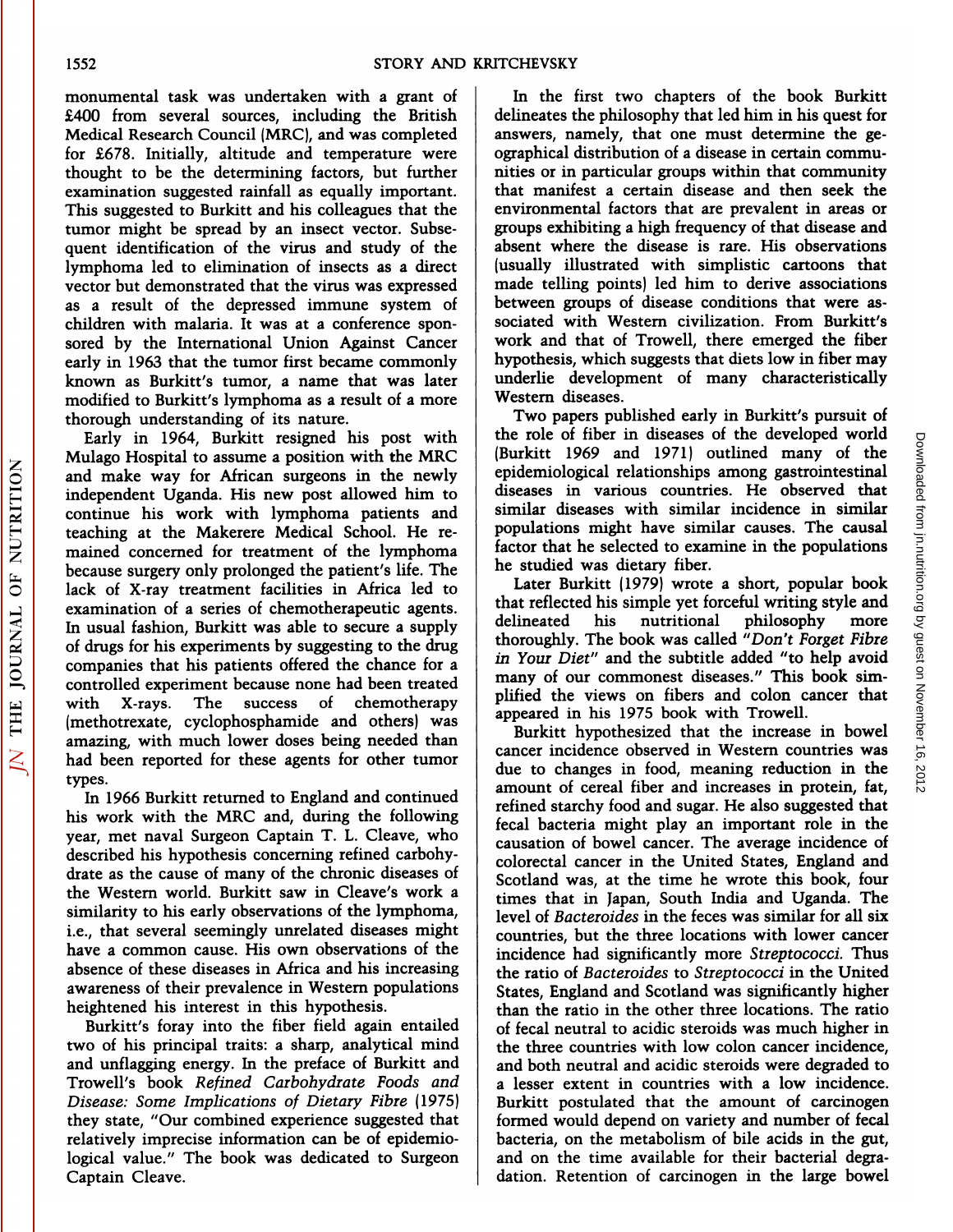DENIS PARSONS<br>would depend on transit time, frequency of defecation<br>and inhibition against immediate evacuation when<br>w DENIS PARSONS I<br>would depend on transit time, frequency of defecation<br>and inhibition against immediate evacuation when<br>desire is felt. How many publications in the bowel<br>etc. DENIS PARSON<br>would depend on transit time, frequency of defecation<br>and inhibition against immediate evacuation when<br>desire is felt. How many publications in the bowel<br>cancer field owe their origin to these views? DENIS PAI<br>would depend on transit time, frequency of defecation<br>and inhibition against immediate evacuation when<br>desire is felt. How many publications in the bowe!<br>cancer field owe their origin to these views?<br>During this Nuld depend on transit time, frequency of defecation<br>
d inhibition against immediate evacuation when<br>
sire is felt. How many publications in the bowel<br>
et<br>
nor field owe their origin to these views?<br>
During this same perio Would depend on transit time, frequency of defecation<br>
and inhibition against immediate evacuation when<br>
desire is felt. How many publications in the bowel<br>
cancer field owe their origin to these views?<br>
During this same p

and inhibition against immediate evacuation when<br>
desire is felt. How many publications in the bowel<br>
cancer field owe their origin to these views?<br>
During this same period of time, Burkitt, with Alec<br>
Walker and Neil Pain desire is felt. How many publications in the bowel<br>cancer field owe their origin to these views?<br>During this same period of time, Burkitt, with Alec<br>Walker and Neil Painter, contributed a similar review<br>to the *Journal of* cancer field owe their origin to these views?<br>
During this same period of time, Burkitt, with Alec<br>
Walker and Neil Painter, contributed a similar review<br>
to the *Journal of the American Medical Association*<br>
(1974). In it During this same period of time, Burkitt, with Alec<br>Walker and Neil Painter, contributed a similar review<br>to the *Journal of the American Medical Association*<br>(1974). In it they described the dietary fiber<br>hypothesis in a Walker and Neil Painter, contributed a similar review<br>
to the *Journal of the American Medical Association*<br>
(1974). In it they described the dietary fiber<br>
hypothesis in a way that undoubtedly launched the<br>
fiber era in t to the *Journal of the American Medical Association*<br>
(1974). In it they described the dietary fiber<br>
hypothesis in a way that undoubtedly launched the<br>
fiber era in the United States. This paper cited several<br>
observation (1974). In it they described the dietary fiber<br>hypothesis in a way that undoubtedly launched the<br>fiber era in the United States. This paper cited several<br>observations by the authors that indicated a much<br>lower incidence i hypothesis in a way that undoubtedly launched the<br>fiber era in the United States. This paper cited several<br>observations by the authors that indicated a much<br>lower incidence in Africa of several diseases that were<br>prevalent fiber era in the United States. This paper cited several<br>observations by the authors that indicated a much<br>lower incidence in Africa of several diseases that were<br>prevalent in the United States. Included in the list<br>were h observations by the authors<br>lower incidence in Africa of se<br>prevalent in the United Stat<br>were heart disease, appendici<br>gallstones, varicose veins, hia<br>colon cancer and obesity.<br>Several hypotheses, based ver incidence in Africa of several diseases that wer<br>evalent in the United States. Included in the list<br>re heart disease, appendicitis, diverticular disease<br>lstones, varicose veins, hiatus hernia, hemorrhoids<br>lon cancer an prevalent in the United States. Included in the list<br>were heart disease, appendicitis, diverticular disease,<br>gallstones, varicose veins, hiatus hernia, hemorrhoids,<br>colon cancer and obesity.<br>Several hypotheses, based large

were heart disease, appendicitis, diverticular disease,<br>gallstones, varicose veins, hiatus hernia, hemorrhoids,<br>colon cancer and obesity.<br>Several hypotheses, based largely on epidemio-<br>logical evidence, concerning the pote gallstones, varicose veins, hiatus hernia, hemorrhoids,<br>
colon cancer and obesity.<br>
Several hypotheses, based largely on epidemio-<br>
logical evidence, concerning the potential role of di-<br>
etary fiber deficiency in the caus colon cancer and obesity.<br>
Several hypotheses, based largely on epidemio-<br>
logical evidence, concerning the potential role of di-<br>
etary fiber deficiency in the causation of these dis-<br>
orders were presented. A strong case Several hypotheses, based largely on epidemio-<br>logical evidence, concerning the potential role of di-<br>etary fiber deficiency in the causation of these dis-<br>orders were presented. A strong case was made for a<br>link between a logical evidence, concerning the potential role of di-<br>etary fiber deficiency in the causation of these dis-<br>orders were presented. A strong case was made for a<br>link between appendicitis and several other gastroin-<br>testina etary fiber deficiency in the causation of these dis-<br>orders were presented. A strong case was made for a<br>link between appendicitis and several other gastroin-<br>testinal diseases (diverticular disease, ulcerative co-<br>litis orders were presented. A strong case was made for a<br>link between appendicitis and several other gastroin-<br>testinal diseases (diverticular disease, ulcerative co-<br>litis and colon cancer), with appendicitis being a<br>predictor Final diseases (diverticular disease, ulcerative co-<br>tistinal diseases (diverticular disease, ulcerative co-<br>litis and colon cancer), with appendicitis being a<br>predictor of the development of the other problems<br>within a po testinal diseases (diverticular disease, ulcerative co-<br>litis and colon cancer), with appendicitis being a<br>predictor of the development of the other problems<br>within a population. All were related in that a low<br>fiber diet r It is and colon cancer), with appendicitis being a<br>predictor of the development of the other problems<br>within a population. All were related in that a low<br>fiber diet resulted in increased transit time, reduced<br>fecal bulk, a predictor of the development of the other problems<br>within a population. All were related in that a low<br>fiber diet resulted in increased transit time, reduced<br>fecal bulk, and drier, less fluid intestinal contents,<br>which wou within a population. All were related in that a low<br>fiber diet resulted in increased transit time, reduced<br>fecal bulk, and drier, less fluid intestinal contents,<br>which would increase intraluminal pressures, in-<br>crease time Fraction increased transit time, reduced<br>fecal bulk, and drier, less fluid intestinal contents,<br>which would increase intraluminal pressures, in-<br>crease time of exposure of contents (and potential<br>toxins) to intestinal muco which would increase intraluminal pressures, in-<br>
crease time of exposure of contents (and potential<br>
toxins) to intestinal mucosa, and cause other similar<br>
changes. Subsequent research has substantiated some<br>
of these hyp which would increase intraluminal pressures, in-<br>crease time of exposure of contents (and potential<br>toxins) to intestinal mucosa, and cause other similar<br>changes. Subsequent research has substantiated some<br>of these hypothe crease time of exposure of contents (and potential<br>toxins) to intestinal mucosa, and cause other similar<br>changes. Subsequent research has substantiated some<br>of these hypotheses, but their simplicity made the<br>message of the toxins) to intestinal mucosa, and cause other similar<br>changes. Subsequent research has substantiated some<br>of these hypotheses, but their simplicity made the<br>message of the relationship of dietary fiber to disease<br>easily un changes. Subsequent research has substantiated some<br>of these hypotheses, but their simplicity made the<br>message of the relationship of dietary fiber to disease<br>easily understandable by everyone and created an at-<br>mosphere t mechanisms. easily understandable by everyone and created an at-<br>
mosphere that resulted in sustainable interest in this<br>
area of research, allowing investigation of these<br>
mechanisms.<br>
Burkitt did not expound at great length on fiber

THE JOURNAL OF NUTRITION

 $\overline{N}$ 

mosphere that resulted in sustainable interest in this<br>area of research, allowing investigation of these<br>mechanisms.<br>Burkitt did not expound at great length on fiber and<br>heart disease, leaving that to his colleague Hugh<br>Tr area of research, allowing investigation of these<br>mechanisms.<br>Burkitt did not expound at great length on fiber and<br>heart disease, leaving that to his colleague Hugh<br>Trowell. He did comment, however, on high fat diets,<br>high mechanisms.<br>
Burkitt did not expound at great length on fiber and<br>
heart disease, leaving that to his colleague Hugh<br>
Trowell. He did comment, however, on high fat diets,<br>
high salt intakes, diabetes and obesity as risk fa Burkitt did not expound at great length on fiber and<br>heart disease, leaving that to his colleague Hugh<br>Trowell. He did comment, however, on high fat diets,<br>high salt intakes, diabetes and obesity as risk factors<br>for heart heart disease, leaving that to his colleague Hugh<br>
Trowell. He did comment, however, on high fat diets,<br>
high salt intakes, diabetes and obesity as risk factors<br>
for heart disease and suggested that exercise and diets<br>
hig Trowell. He did comment, however, on high fat diets,<br>high salt intakes, diabetes and obesity as risk factors<br>for heart disease and suggested that exercise and diets<br>high in cereal fiber might be protective. The<br>hypothesis high salt intakes, diabetes and obesity as risk factors<br>for heart disease and suggested that exercise and diets<br>high in cereal fiber might be protective. The<br>hypothesis of Trowell and of Burkitt, Walker and<br>Painter—that lo for heart disease and suggested that exercise and diets<br>high in cereal fiber might be protective. The<br>hypothesis of Trowell and of Burkitt, Walker and<br>Painter—that lower concentrations of plasma<br>cholesterol and reduced inc high in cereal fiber might be protective. The<br>hypothesis of Trowell and of Burkitt, Walker and<br>Painter—that lower concentrations of plasma<br>cholesterol and reduced incidence of heart disease<br>occurred in populations that con hypothesis of Trowell and of Burkitt, Walker and<br>
Painter—that lower concentrations of plasma<br>
cholesterol and reduced incidence of heart disease<br>
occurred in populations that consumed high levels of<br>
dietary fiber—was sum Painter—that lower concentrations of plasma<br>
cholesterol and reduced incidence of heart disease<br>
occurred in populations that consumed high levels of<br>
dietary fiber—was summarized in the *Journal* review.<br>
They further sug cholesterol and reduced incidence of heart disease<br>
occurred in populations that consumed high levels of<br>
dietary fiber—was summarized in the *Journal* review.<br>
They further suggested that these effects resulted<br>
from nega occurred in populations that consumed high levels of<br>dietary fiber—was summarized in the *Journal* review.<br>They further suggested that these effects resulted<br>from negative sterol balance as a result of increased<br>excretion dietary fiber—was summarized in the Journal review.<br>
They further suggested that these effects resulted<br>
from negative sterol balance as a result of increased<br>
excretion of bile acids, a hypothesis that has been<br>
shown to They further suggested that these effects resulted<br>from negative sterol balance as a result of increased<br>excretion of bile acids, a hypothesis that has been<br>shown to be true for some sources of dietary fiber. As<br>with gastr from negative sterol balance as a result of increased<br>excretion of bile acids, a hypothesis that has been<br>shown to be true for some sources of dietary fiber. As<br>with gastrointestinal function, this hypothesis has<br>been foun excretion of bile acids, a hypothesis that has been<br>shown to be true for some sources of dietary fiber. As<br>with gastrointestinal function, this hypothesis has<br>been found to be much too simple to explain the<br>complex relatio shown to be true for some sources of dietary fiber. As<br>with gastrointestinal function, this hypothesis has<br>been found to be much too simple to explain the<br>complex relationship between dietary fiber and heart<br>disease. Howev with gastrointestinal function, this hypothesis has<br>been found to be much too simple to explain the<br>complex relationship between dietary fiber and heart<br>disease. However, its simplicity made it under-<br>standable to a wide a been found to be much too simple to explain the complex relationship between dietary fiber and heart disease. However, its simplicity made it understandable to a wide audience and gained support for the research that was a

DENIS PARSONS BURKITT 1553 URKITT<br>The use of epidemiological methods to develop<br>de-ranging hypotheses concerning, in this case, di-S BURKITT<br>The use of epidemiological methods to develop<br>wide-ranging hypotheses concerning, in this case, di-<br>etary fiber and disease was the essence of Denis etary fiber 1553<br>
Fine use of epidemiological methods to develop<br>
wide-ranging hypotheses concerning, in this case, di-<br>
etary fiber and disease was the essence of Denis<br>
Burkitt. If we examine the literature for evidence 1553<br>The use of epidemiological methods to develop<br>wide-ranging hypotheses concerning, in this case, di-<br>etary fiber and disease was the essence of Denis<br>Burkitt. If we examine the literature for evidence of<br>the impact of The use of epidemiological methods to develop<br>wide-ranging hypotheses concerning, in this case, di-<br>etary fiber and disease was the essence of Denis<br>Burkitt. If we examine the literature for evidence of<br>the impact of Burki The use of epidemiological methods to develop<br>wide-ranging hypotheses concerning, in this case, di-<br>etary fiber and disease was the essence of Denis<br>Burkitt. If we examine the literature for evidence of<br>the impact of Burki wide-ranging hypotheses concerning, in this case, di-<br>etary fiber and disease was the essence of Denis<br>Burkitt. If we examine the literature for evidence of<br>the impact of Burkitt in the area of dietary fiber we<br>find a pred etary fiber and disease was the essence of Denis<br>Burkitt. If we examine the literature for evidence of<br>the impact of Burkitt in the area of dietary fiber we<br>find a predominance of papers commenting on the<br>importance of die be impact of Burkitt in the area of dietary fiber we<br>find a predominance of papers commenting on the<br>importance of dietary fiber in disease prevention or<br>suggesting mechanisms by which this effect may be<br>occurring. In the find a predominance of papers commenting on the<br>importance of dietary fiber in disease prevention or<br>suggesting mechanisms by which this effect may be<br>occurring. In the foreword to Burkitt and Trowell's<br>book (1975) Sir Ric importance of dietary fiber in disease prevention or<br>suggesting mechanisms by which this effect may be<br>occurring. In the foreword to Burkitt and Trowell's<br>book (1975) Sir Richard Doll wrote, "Once every 10<br>years or so a ne suggesting mechanisms by which this effect may be<br>occurring. In the foreword to Burkitt and Trowell's<br>book (1975) Sir Richard Doll wrote, "Once every 10<br>years or so a new idea emerges about the cause of<br>disease that captur occurring. In the foreword to Burkitt and Trowell's<br>book (1975) Sir Richard Doll wrote, "Once every 10<br>years or so a new idea emerges about the cause of<br>disease that captures the imagination and, for a time,<br>seems to provi book (1975) Sir Richard Doll wrote, "Once every 10<br>years or so a new idea emerges about the cause of<br>disease that captures the imagination and, for a time,<br>seems to provide a key to the understanding of many<br>of those disea years or so a new idea emerges about the cause of<br>disease that captures the imagination and, for a time,<br>seems to provide a key to the understanding of many<br>of those diseases whose aetiology was previously un-<br>known... To disease that captures the imagination and, for a time,<br>seems to provide a key to the understanding of many<br>of those diseases whose aetiology was previously un-<br>known... To these we may now add a deficiency of<br>dietary fiber seems to provide a key to the understanding of many<br>of those diseases whose aetiology was previously un-<br>known... To these we may now add a deficiency of<br>dietary fiber. But whether it will be as seminal an idea<br>as that of years." Now the set of these we may now add a deficiency of the start of vitamin deficiency or as sterile as that of ess, we shall probably not know for another 10 ars."<br>Almost two decades have passed since those words<br>re written dietary fiber. But whether it will be as seminal an idea<br>as that of vitamin deficiency or as sterile as that of<br>stress, we shall probably not know for another 10<br>years."<br>Almost two decades have passed since those words<br>wer

as that of vitamin deficiency or as sterile as that of<br>stress, we shall probably not know for another 10<br>years."<br>Almost two decades have passed since those words<br>were written. The dietary fiber idea has not faded. It<br>has stress, we shall probably not know for another 10<br>years."<br>Almost two decades have passed since those words<br>were written. The dietary fiber idea has not faded. It<br>has been refined and redefined, but the basic observa-<br>tions years."<br>
Almost two decades have passed since those words<br>
were written. The dietary fiber idea has not faded. It<br>
has been refined and redefined, but the basic observa-<br>
tions of Denis Burkitt still drive the research. W Almost two decades have passed since those words<br>were written. The dietary fiber idea has not faded. It<br>has been refined and redefined, but the basic observa-<br>tions of Denis Burkitt still drive the research. We<br>know much were written. The dietary fiber idea has not faded. It<br>has been refined and redefined, but the basic observa-<br>tions of Denis Burkitt still drive the research. We<br>know much about fiber analysis, fiber structure and<br>mechani has been refined and redefined, but the basic observa-<br>tions of Denis Burkitt still drive the research. We<br>know much about fiber analysis, fiber structure and<br>mechanisms of fiber action under specific physio-<br>logical condi tions of Denis Burkitt still drive the research. We<br>
know much about fiber analysis, fiber structure and<br>
mechanisms of fiber action under specific physio-<br>
logical conditions. We now recognize the presence of<br>
other benef know much about fiber analysis, fiber structure and<br>mechanisms of fiber action under specific physio-<br>logical conditions. We now recognize the presence of<br>other beneficial substances (carotenoids, phytosterols,<br>etc.) in a hypothesis. General conditions. We now recognize the presence of<br>
The presence of<br>
In a high fiber diet. The discovery of these sub-<br>  $\frac{1}{3}$ <br>
In a high fiber diet. The discovery of these sub-<br>
noces owes something to interest in t other beneficial substances (carotenoids, phytosterols,<br>etc.) in a high fiber diet. The discovery of these sub-<br>stances owes something to interest in the fiber  $\frac{6}{5}$ <br>hypothesis.<br>In addition to his cartoons, Burkitt wa

easily understandable by everyone and created an at-<br>mosphere that resulted in sustainable interest in this<br>area of research, allowing investigation of these<br>mechanisms.<br>Burkitt did not expound at great length on fiber and etc.) in a high fiber diet. The discovery of these sub-<br>stances owes something to interest in the fiber<br>hypothesis.<br>In addition to his cartoons, Burkitt was well known<br>for his numerous slides of human feces taken on his<br>e hypothesis.<br>
In addition to his cartoons, Burkitt was well known<br>
for his numerous slides of human feces taken on his<br>
early morning walks in the bush in Africa. He was<br>
often quoted as saying that the health of a country In addition to his cartoons, Burkitt was well known<br>for his numerous slides of human feces taken on his<br>early morning walks in the bush in Africa. He was<br>often quoted as saying that the health of a country's<br>people could for his numerous slides of human feces taken on his<br>early morning walks in the bush in Africa. He was<br>often quoted as saying that the health of a country's<br>people could be determined by the size of their stools<br>and whethe early morning walks in the bush in Africa. He was<br>often quoted as saying that the health of a country's<br>people could be determined by the size of their stools<br>and whether they floated or sank (complete with a<br>cartoon), no before the size of ying that the heath of a bounty of people could be determined by the size of their stools<br>and whether they floated or sank (complete with a cartoon), not by their technology. On one occasion he<br>shocked and whether they floated or sank (complete with a<br>cartoon), not by their technology. On one occasion he<br>shocked even the gastroenterologists in the audience<br>by asking, "How many of you men have any idea of<br>the size of you cartoon), not by their technology. On one occasion he<br>shocked even the gastroenterologists in the audience<br>by asking, "How many of you men have any idea of<br>the size of your wives' stools?" Although this dis-<br>cussion often years."<br>
Mmost two decades have passed since those words<br>
were written. The dietary fiber idea has not faded. It<br>
has been refined and redefined, but the basic observa-<br>
tions of Denis Burkitt still drive the research. We<br> by asking, "How many of you men have any idea of<br>the size of your wives' stools?" Although this dis-<br>cussion often led to laughter and to some interesting<br>responses in the news media, none of us will forget<br>the message it the size of your wives' stools?" Although this discussion often led to laughter and to some interestinesponses in the news media, none of us will forge the message it was intended to deliver, i.e., that increased fiber int cussion often led to laughter and to some interesting<br>responses in the news media, none of us will forget<br>the message it was intended to deliver, i.e., that in-<br>creased fiber intake would increase stool weight and<br>reduce s responses in the ne<br>the message it was<br>creased fiber intake<br>reduce stool density<br>ologically linked wi<br>several diseases.<br>Since 1975 the Exercise it was intended to deliver, i.e., that in-<br>ased fiber intake would increase stool weight and<br>luce stool density, two variables that were epidemi-<br>gically linked with a reduction in the incidence of<br>reral diseases. creased fiber intake would increase stool weight and<br>reduce stool density, two variables that were epidemi-<br>ologically linked with a reduction in the incidence of<br>several diseases.<br>Since 1975 the fiber literature has incre

reduce stool density, two variables that were epidemi-<br>ologically linked with a reduction in the incidence of<br>several diseases.<br>Since 1975 the fiber literature has increased ex-<br>ponentially. But this mass of literature ori ologically linked with a reduction in the incidence of several diseases.<br>Since 1975 the fiber literature has increased exponentially. But this mass of literature originated in the few lucid papers written on the basis of o several diseases.<br>
Since 1975 the fiber literature has increased ex-<br>
ponentially. But this mass of literature originated in<br>
the few lucid papers written on the basis of obser-<br>
vation rather than sophisticated research. Since 1975 the fiber literature has increased ex-<br>ponentially. But this mass of literature originated in<br>the few lucid papers written on the basis of obser-<br>vation rather than sophisticated research. The state-<br>of-the-art ponentially. But this mass of literature originated in<br>the few lucid papers written on the basis of obser-<br>vation rather than sophisticated research. The state-<br>of-the-art equipment helps us to learn more about the<br>fiber p the few lucid papers written on the<br>vation rather than sophisticated rese<br>of-the-art equipment helps us to learn<br>fiber phenomenon, but we must nev<br>the fact that the origin of this knowle<br>of cerebration not instrumentation. tion rather than sophisticated research. The state-<br>the-art equipment helps us to learn more about the<br>er phenomenon, but we must never lose sight of<br>e fact that the origin of this knowledge was a result<br>cerebration not in of-the-art equipment helps us to learn more about the<br>fiber phenomenon, but we must never lose sight of<br>the fact that the origin of this knowledge was a result<br>of cerebration not instrumentation.<br>Denis Burkitt received man

fiber phenomenon, but we must never lose sight of<br>the fact that the origin of this knowledge was a result<br>of cerebration not instrumentation.<br>Denis Burkitt received many awards during his<br>career, being named an honorary fe the fact that the origin of this knowledge was a result<br>of cerebration not instrumentation.<br>Denis Burkitt received many awards during his<br>career, being named an honorary fellow of Trinity<br>College, a Fellow of the Royal Soc of cerebration not instrumentation.<br>
Denis Burkitt received many awards during his<br>
career, being named an honorary fellow of Trinity<br>
College, a Fellow of the Royal Society and a member<br>
of the French Academie de Sciences Denis Burkitt received many awards during his<br>career, being named an honorary fellow of Trinity<br>College, a Fellow of the Royal Society and a member<br>of the French Academie de Sciences, and receiving<br>numerous honorary degree